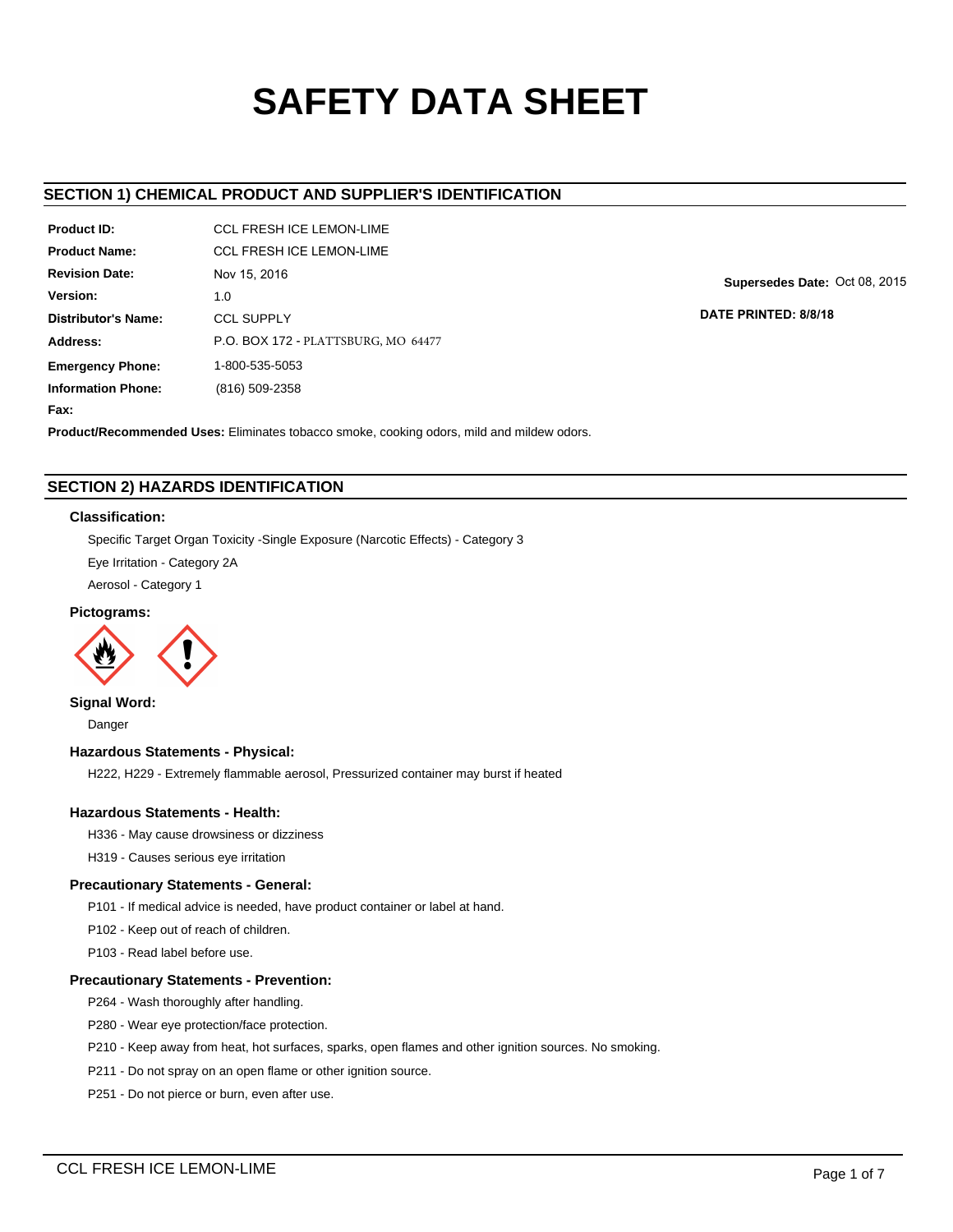## **Precautionary Statements - Response:**

P304 + P340 - IF INHALED: Remove person to fresh air and keep comfortable for breathing.

P312 - Call a POISON CENTER or doctor/physician if you feel unwell.

P305 + P351 + P338 - IF IN EYES: Rinse cautiously with water for several minutes. Remove contact lenses, if present and easy to do. Continue rinsing.

P337 + P313 - If eye irritation persists: Get medical advice/attention.

#### **Precautionary Statements - Storage:**

P403 + P405 - Store in a well-ventilated place. Store locked up.

P410 - Protect from sunlight.

P412 - Do not expose to temperatures exceeding 50°C/122°F.

## **Precautionary Statements - Disposal:**

P501 - Dispose of contents and container in accordance with all local, regional, national and international regulations.

## **SECTION 3) COMPOSITION / INFORMATION ON INGREDIENTS**

| <b>CAS</b>   | <b>Chemical Name</b> | % By Weight |
|--------------|----------------------|-------------|
| 0000067-64-1 | <b>ACETONE</b>       | 46% - 81%   |
| 0000074-98-6 | <b>PROPANE</b>       | 19% - 34%   |

## **SECTION 4) FIRST-AID MEASURES**

#### **Inhalation:**

Remove source of exposure or move person to fresh air and keep comfortable for breathing.

If exposed/feel unwell/concerned: Call a POISON CENTER/doctor.

Eliminate all ignition sources if safe to do so.

#### **Eye Contact:**

Remove source of exposure or move person to fresh air. Rinse eyes cautiously with lukewarm, gently flowing water for several minutes, while holding the eyelids open. Remove contact lenses, if present and easy to do. Continue rinsing for a duration of 15-20 minutes. Take care not to rinse contaminated water into the unaffected eye or onto the face. If eye irritation persists: Get medical advice/attention.

#### **Skin Contact:**

Take off immediately all contaminated clothing, shoes and leather goods (e.g. watchbands, belts). Gently blot or brush away excess product. Wash with plenty of lukewarm, gently flowing water for a duration of 15-20 minutes. Call a POISON CENTER/doctor if you feel unwell. Store contaminated clothing under water and wash before reuse or discard.

#### **Ingestion:**

Rinse mouth. Do NOT induce vomiting. Immediately call a POISON CENTER/doctor. If vomiting occurs naturally, lie on your side, in the recovery position.

Never give anything by mouth to an unconscious or convulsing victim. Keep person warm and quiet.

## **SECTION 5) FIRE-FIGHTING MEASURES**

#### **Suitable Extinguishing Media:**

Use water, fog, dry chemical, or carbon dioxide.

Carbon dioxide can displace oxygen. Use caution when applying carbon dioxide in confined spaces. Simultaneous use of foam and water on the same surface is to be avoided as water destroys the foam.

#### **Unsuitable Extinguishing Media:**

Water may be ineffective but can be used to cool containers exposed to heat or flame.

## **Specific Hazards in Case of Fire:**

Contents under pressure. Keep away from ignition sources and open flames. Exposure of containers to extreme heat and flames can cause them to rupture often with violent force.

Aerosol cans may rupture when heated. Heated cans may burst.

In fire, will decompose to carbon dioxide, carbon monoxide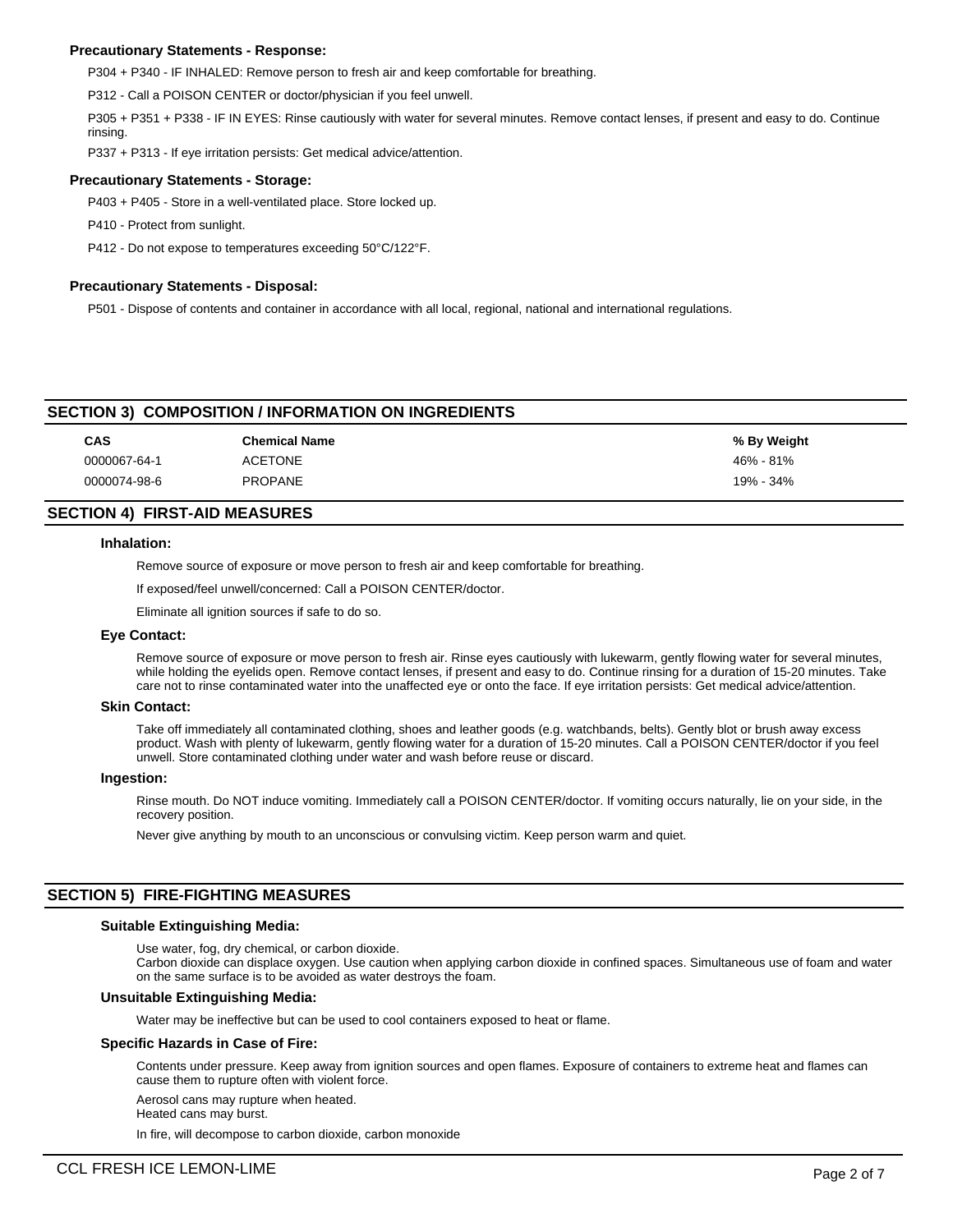## **Fire-Fighting Procedures:**

Isolate immediate hazard area and keep unauthorized personnel out. Stop spill/release if it can be done safely. Move undamaged containers from immediate hazard area if it can be done safely. Water spray may be useful in minimizing or dispersing vapors and to protect personnel.

Dispose of fire debris and contaminated extinguishing water in accordance with official regulations.

#### **Special Protective Actions:**

Wear protective pressure self-contained breathing apparatus (SCBA)and full turnout gear.

Care should always be exercised in dust/mist areas.

## **SECTION 6) ACCIDENTAL RELEASE MEASURES**

## **Emergency Procedure:**

Flammable/combustible material.

ELIMINATE all ignition sources (no smoking, flares, sparks, or flames in immediate area). Stay upwind; keep out of low areas. Immediately turn off or isolate any source of ignition. Keep unnecessary people away; isolate hazard area and deny entry. Do not touch or walk through spilled material. Clean up immediately. Use absorbent sweeping compound to soak up material and put into suitable container for proper disposal.

#### **Recommended Equipment:**

Wear safety glasses and gloves.

#### **Personal Precautions:**

ELIMINATE all ignition sources (no smoking, flares, sparks, or flames in immediate area). Use explosion proof equipment. Avoid breathing vapor. Avoid contact with skin, eye or clothing. Do not touch damaged containers or spilled materials unless wearing appropriate protective clothing.

#### **Environmental Precautions:**

Stop spill/release if it can be done safely. Prevent spilled material from entering sewers, storm drains, other unauthorized drainage systems and natural waterways by using sand, earth, or other appropriate barriers.

## **SECTION 7) HANDLING AND STORAGE**

#### **General:**

For industrial and institutional use only. For use by trained personnel only. Keep away from children. Wash hands after use. Do not get in eyes, on skin or on clothing. Do not breathe vapors or mists. Use good personal hygiene practices. Eating, drinking and smoking in work areas is prohibited. Remove contaminated clothing and protective equipment before entering eating areas. Eyewash stations and showers should be available in areas where this material is used and stored. **Ventilation Requirements:**

Use only with adequate ventilation to control air contaminants to their exposure limits. The use of local ventilation is recommended to control emissions near the source.

#### **Storage Room Requirements:**

Keep container(s) tightly closed and properly labeled. Store in cool, dry, well-ventilated areas away from heat, direct sunlight and incompatibilities. Store in approved containers and protect against physical damage. Keep containers securely sealed when not in use. Indoor storage should meet OSHA standards and appropriate fire codes. Containers that have been opened must be carefully resealed to prevent leakage. Empty container retain residue and may be dangerous.

Do not cut, drill, grind, weld, or perform similar operations on or near containers. Do not pressurize containers to empty them. Ground all structures, transfer containers and equipment to conform to the national electrical code. Use procedures that prevent static electrical sparks. Static electricity may accumulate and create a fire hazard.

Store at temperatures below 120°F.

## **SECTION 8) EXPOSURE CONTROLS, PERSONAL PROTECTION**

## **Eye Protection:**

Chemical goggles, safety glasses with side shields or vented/splash proof goggles. Contact lenses may absorb irritants. Particles may adhere to lenses and cause corneal damage.

#### **Skin Protection:**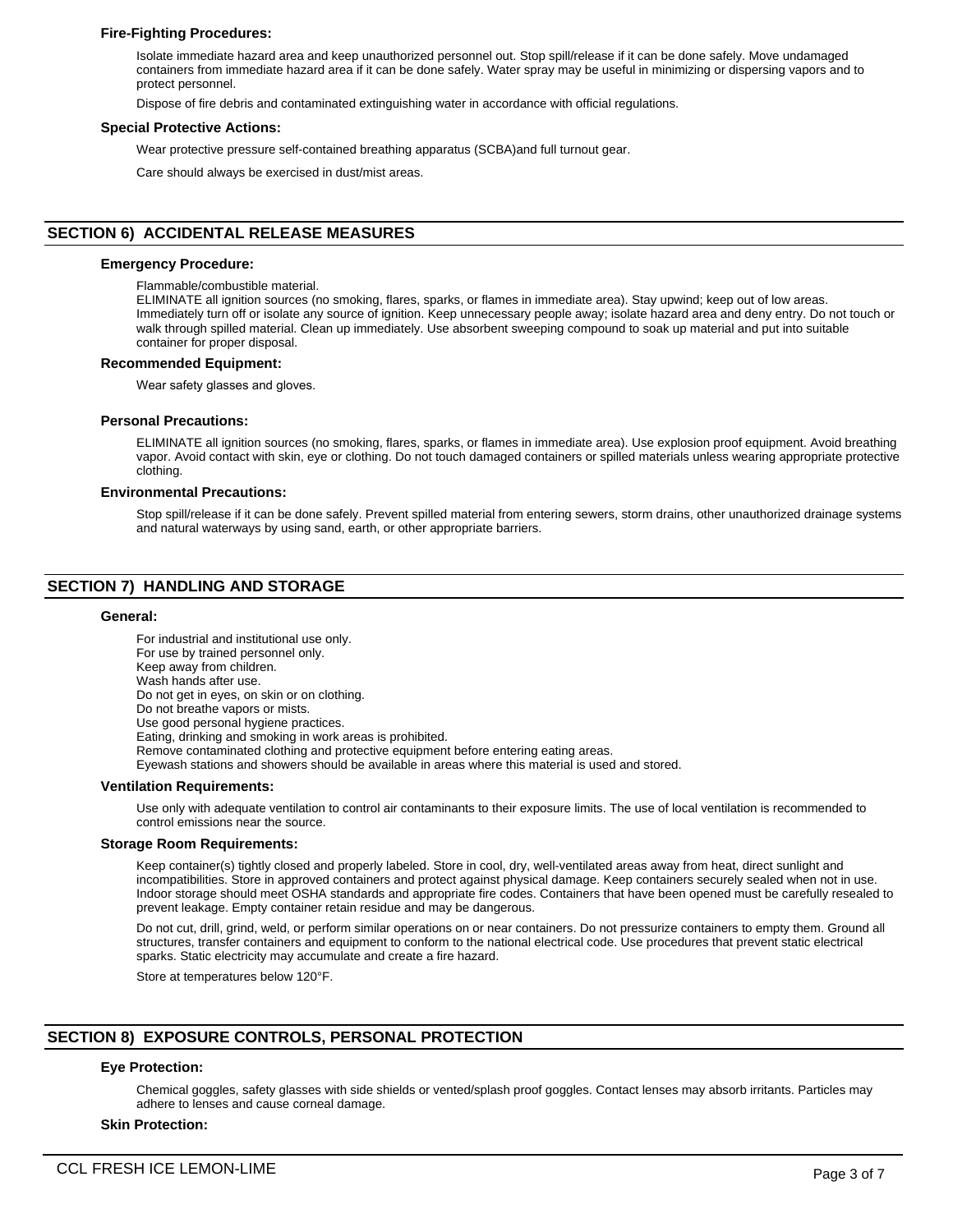Wear gloves, long sleeved shirt, long pants and other protective clothing as required to minimize skin contact.

Use of gloves approved to relevant standards made from the following materials may provide suitable chemical protection: PVC, neoprene or nitrile rubber gloves. Suitability and durability of a glove is dependent on usage, e.g. frequency and duration of contact, chemical resistance of glove material, glove thickness, dexterity. Always seek advice from glove suppliers. Contaminated gloves should be replaced. Chemical-resistant clothing is recommended to avoid prolonged contact. Avoid unnecessary skin contact.

## **Respiratory Protection:**

If engineering controls do not maintain airborne concentrations to a level which is adequate to protect worker, a respiratory protection program that meets or is equivalent to OSHA 29 CFR 1910.134 and ANSI Z88.2 should be followed. Check with respiratory protective equipment suppliers. Where air-filtering respirators are suitable, select an appropriate combination of mask and filter. Select a filter suitable for combined particulate/organic gases and vapors.

When spraying more than one half can continuously or more than one can consecutively, use NIOSH approved respirator.

## **Appropriate Engineering Controls:**

Provide exhaust ventilation or other engineering controls to keep the airborne concentrations of vapors below their respective threshold limit value.

| <b>Chemical Name</b> | OSHA<br><b>TWA</b><br>(ppm) | <b>OSHA</b><br><b>TWA</b><br>(mg/m3) | <b>OSHA</b><br><b>STEL</b><br>(ppm) | OSHA<br>STEL<br>(mg/m3) | <b>OSHA</b><br>Tables (Z1<br>Z2. Z3 | <b>OSHA</b><br>Carcinogen | <b>OSHA</b><br><b>Skin</b><br>designation | <b>NIOSH</b><br>TWA<br>(ppm) | <b>NIOSH</b><br>TWA<br>(mg/m3) | <b>NIOSH</b><br><b>STEL</b><br>(ppm) | <b>NIOSH</b><br><b>STEL</b><br>(mg/m3) | <b>NIOSH</b><br>Carcinogen |
|----------------------|-----------------------------|--------------------------------------|-------------------------------------|-------------------------|-------------------------------------|---------------------------|-------------------------------------------|------------------------------|--------------------------------|--------------------------------------|----------------------------------------|----------------------------|
| <b>ACETONE</b>       | 1000                        | 2400                                 |                                     |                         |                                     |                           |                                           | 250                          | 590                            |                                      |                                        |                            |
| <b>PROPANE</b>       | 1000                        | 1800                                 |                                     |                         |                                     |                           |                                           | 1000                         | 1800                           |                                      |                                        |                            |

| Chemical Name  | <b>ACGIH</b><br>TWA<br>(ppm)                       | <b>ACGIH</b><br>TWA<br>(mg/m3) | <b>ACGIH</b><br><b>STEL</b><br>(ppm) | <b>ACGIH</b><br><b>STEL</b><br>(mg/m3) |
|----------------|----------------------------------------------------|--------------------------------|--------------------------------------|----------------------------------------|
| <b>ACETONE</b> | 500                                                | 1188                           | 750                                  | 1782                                   |
| <b>PROPANE</b> | See<br>Appendix<br>F: Minimal<br>Oxygen<br>Content |                                |                                      |                                        |

## **SECTION 9) PHYSICAL AND CHEMICAL PROPERTIES**

## **Physical and Chemical Properties**

| Density                 | 5.72398 lb/gal         |
|-------------------------|------------------------|
| Density VOC             | 1.64564 lb/gal         |
| % VOC                   | 28.75000%              |
| <b>VOC Actual</b>       | 1.64564 lb/gal         |
| VOC Actual              | 197.19752 g/l          |
| <b>VOC Regulatory</b>   | 1.64564 lb/gal         |
| <b>VOC Regulatory</b>   | 197.19752 g/l          |
| Appearance              | Clear                  |
| Odor Threshold          | <b>NA</b>              |
| Odor Description        | Lemon Scent            |
| pH                      | <b>NA</b>              |
| <b>Water Solubility</b> | Slightly               |
| Flammability            | Flashpoint below 73 °F |
| Flash Point Symbol      | <b>NA</b>              |
| <b>Flash Point</b>      | <b>NA</b>              |
| Viscosity               | <b>NA</b>              |
| Lower Explosion Level   | 1.8                    |
| Upper Explosion Level   | 9.5                    |
| Vapor Density           | Slower than ether      |
| <b>Melting Point</b>    | <b>NA</b>              |
| <b>Freezing Point</b>   | <b>NA</b>              |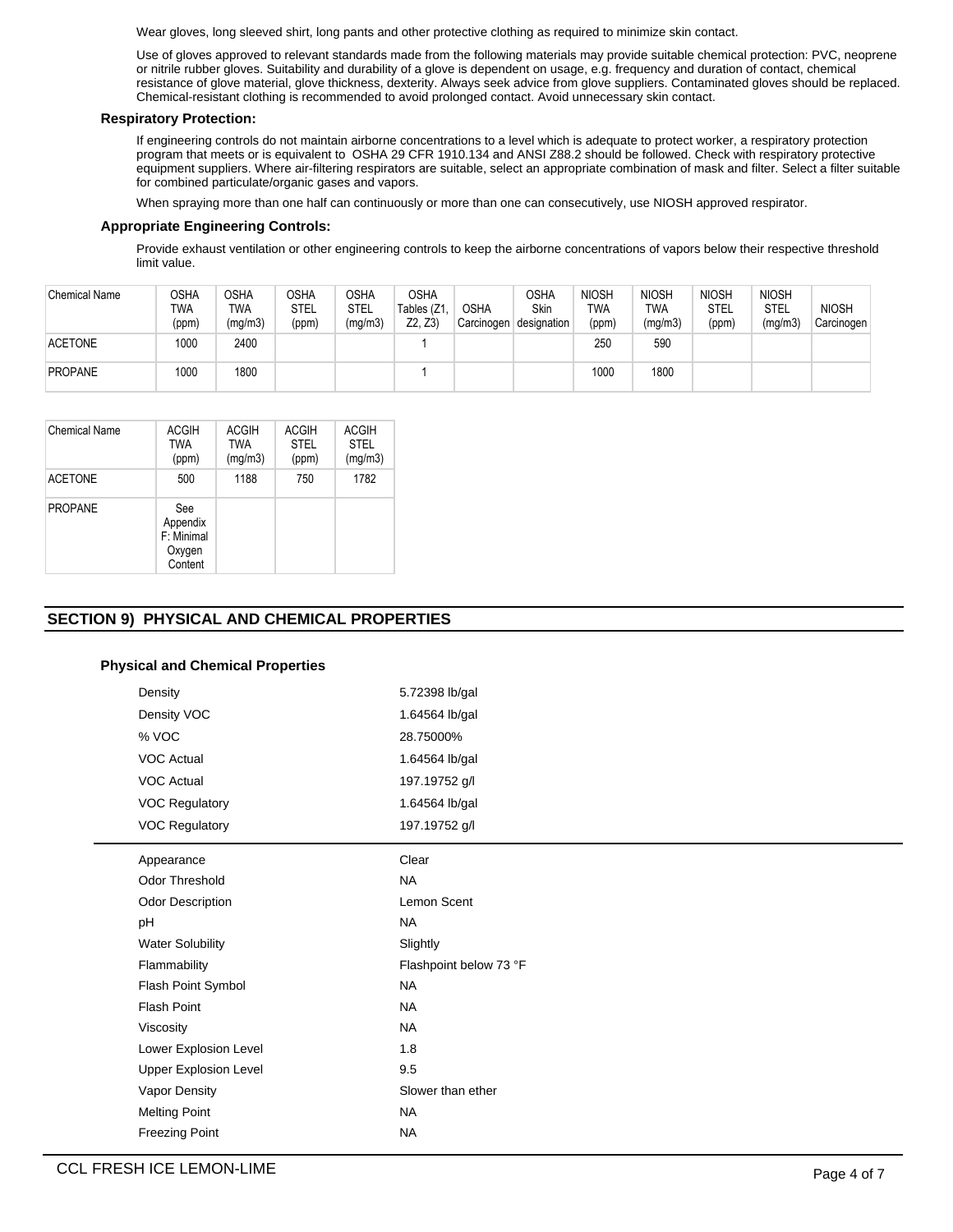Low Boiling Point 0 °F High Boiling Point 133 °F Decomposition Pt 0 Auto Ignition Temp NA Evaporation Rate Slower than ether

## **SECTION 10) STABILITY AND REACTIVITY**

## **Stability:**

Stable.

## **Conditions to Avoid:**

High temperatures.

## **Incompatible Materials:**

None known.

## **Hazardous Reactions/Polymerization:**

Will not occur.

#### **Hazardous Decomposition Products:**

In fire, will decompose to carbon dioxide, carbon monoxide.

## **SECTION 11) TOXICOLOGICAL INFORMATION**

#### **Skin Corrosion/Irritation:**

Overexposure will cause defatting of skin.

#### **Serious Eye Damage/Irritation:**

Overexposure will cause redness and burning sensation.

#### **Carcinogenicity:**

No data available

## **Germ Cell Mutagenicity:**

No data available

## **Reproductive Toxicity:**

No data available

## **Respiratory/Skin Sensitization:**

No data available

#### **Specific Target Organ Toxicity - Single Exposure:**

May cause drowsiness or dizziness

#### **Specific Target Organ Toxicity - Repeated Exposure:**

No data available

#### **Aspiration Hazard:**

Aspiration hazard if swallowed.

## **Acute Toxicity:**

Inhalation: effect of overexposure include irritation of respiratory tract, headache, dizziness, nausea, and loss of coordination. Extreme overexposure may result in unconsciousness and possibly death.

0000067-64-1 ACETONE

LC50 (male rat): 30000 ppm (4-hour exposure); cited as 71000 mg/m3 (4-hour exposure) (29) LC50 (male mouse): 18600 ppm (4-hour exposure); cited as 44000 mg/m3 (4-hour exposure) (29)

LD50 (oral, female rat): 5800 mg/kg (24) LD50 (oral, mature rat): 6700 mg/kg (cited as 8.5 mL/kg) (31) LD50 (oral, newborn rat): 1750 mg/kg (cited as 2.2 mL/kg) (31) LD50 (oral, mouse): 3000 mg/kg (32,unconfirmed) LD50 (dermal, rabbit): Greater than 16000 mg/kg cited as 20 mL/kg) (30)

## **Potential Health Effects - Miscellaneous**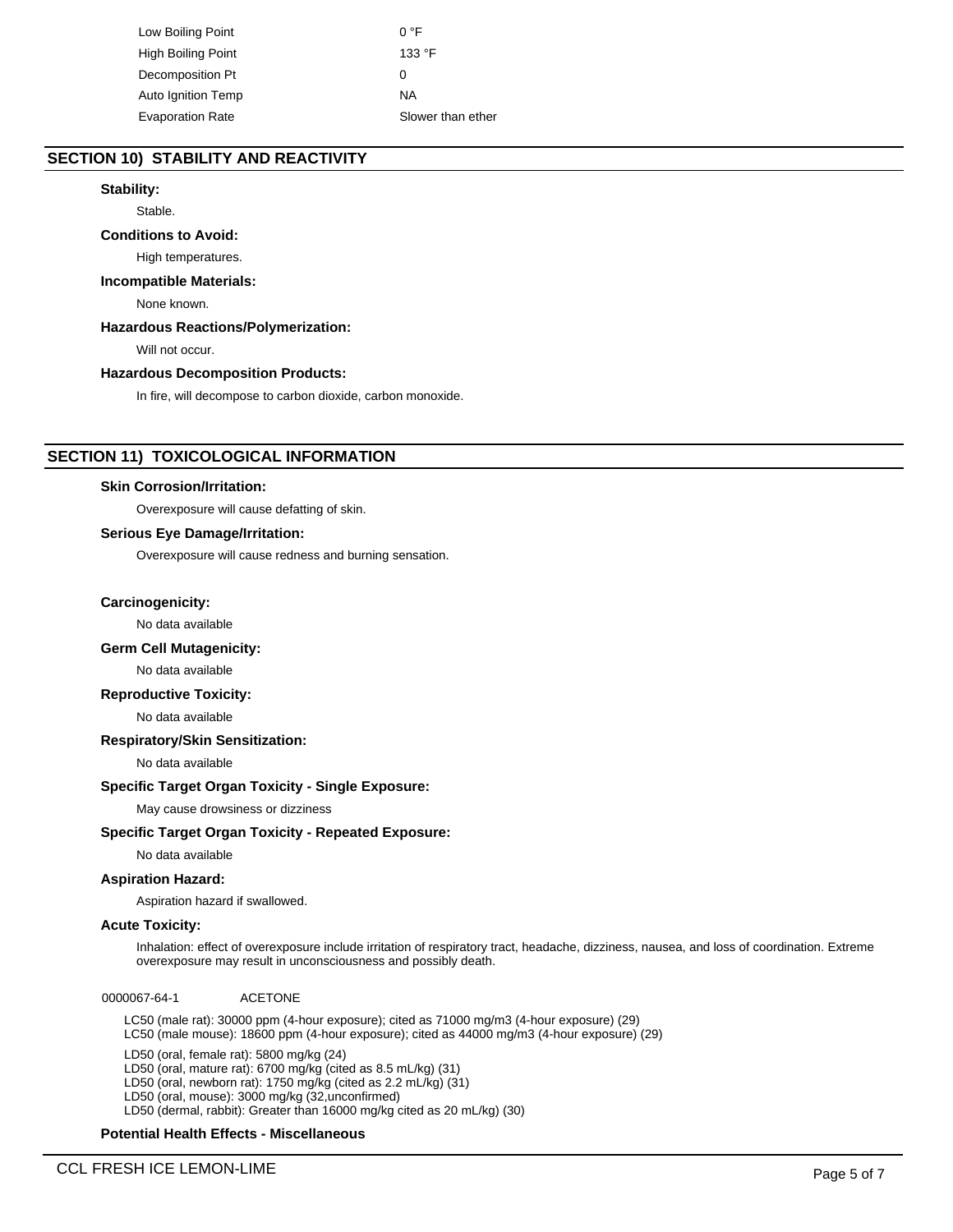The following medical conditions may be aggravated by exposure: lung disease, eye disorders, skin disorders. Overexposure may cause damage to any of the following organs/systems: blood, central nervous system, eyes, kidneys, liver, respiratory system, skin.

## **SECTION 12) ECOLOGICAL INFORMATION**

#### **Toxicity:**

No data available.

#### **Mobility in Soil:**

No data available.

#### **Other Adverse Effects:**

No data available.

## **Bio-accumulative Potential**

0000067-64-1 ACETONE

Does not bioaccumulate

## **Persistence and Degradability**

0000067-64-1 ACETONE

91% readily biodegradable, Method: OECD Test Guideline 301B

## **SECTION 13) DISPOSAL CONSIDERATIONS**

#### **Water Disposal:**

Under RCRA, it is the responsibility of the user of the product, to determine at the time of disposal whether the product meets RCRA criteria for hazardous waste. Waste management should be in full compliance with federal, state, and local laws.

Empty containers retain product residue which may exhibit hazards of material, therefore do not pressurize, cut, glaze, weld or use for any other purposes. Return drums to reclamation centers for proper cleaning and reuse.

## **SECTION 14) TRANSPORT INFORMATION**

#### **U.S. DOT Information:**

Consumer Commodity, ORM-D

#### **IMDG Information:**

Consumer Commodity, ORM-D

#### **IATA Information:**

Consumer Commodity, ORM-D

## **SECTION 15) REGULATORY INFORMATION**

| CAS          | <b>Chemical Name</b> | % By Weight | <b>Regulation List</b>                             |
|--------------|----------------------|-------------|----------------------------------------------------|
| 0000067-64-1 | <b>ACETONE</b>       |             | 46% - 81% CERCLA, SARA312, TSCA, RCRA, ACGIH, OSHA |
| 0000074-98-6 | <b>PROPANE</b>       |             | 19% - 34%   SARA312,TSCA,ACGIH,OSHA                |

## **SECTION 16) OTHER INFORMATION**

#### **Glossary:**

\* There are points of differences between OSHA GHS and UN GHS. In 90% of the categories, they can be used interchangeably, but for the Skin Corrosion/Irritant Category and the Specific Target Organ Toxicity (Single and Repeated Exposure) Categories. In these cases, our system will say UN GHS.